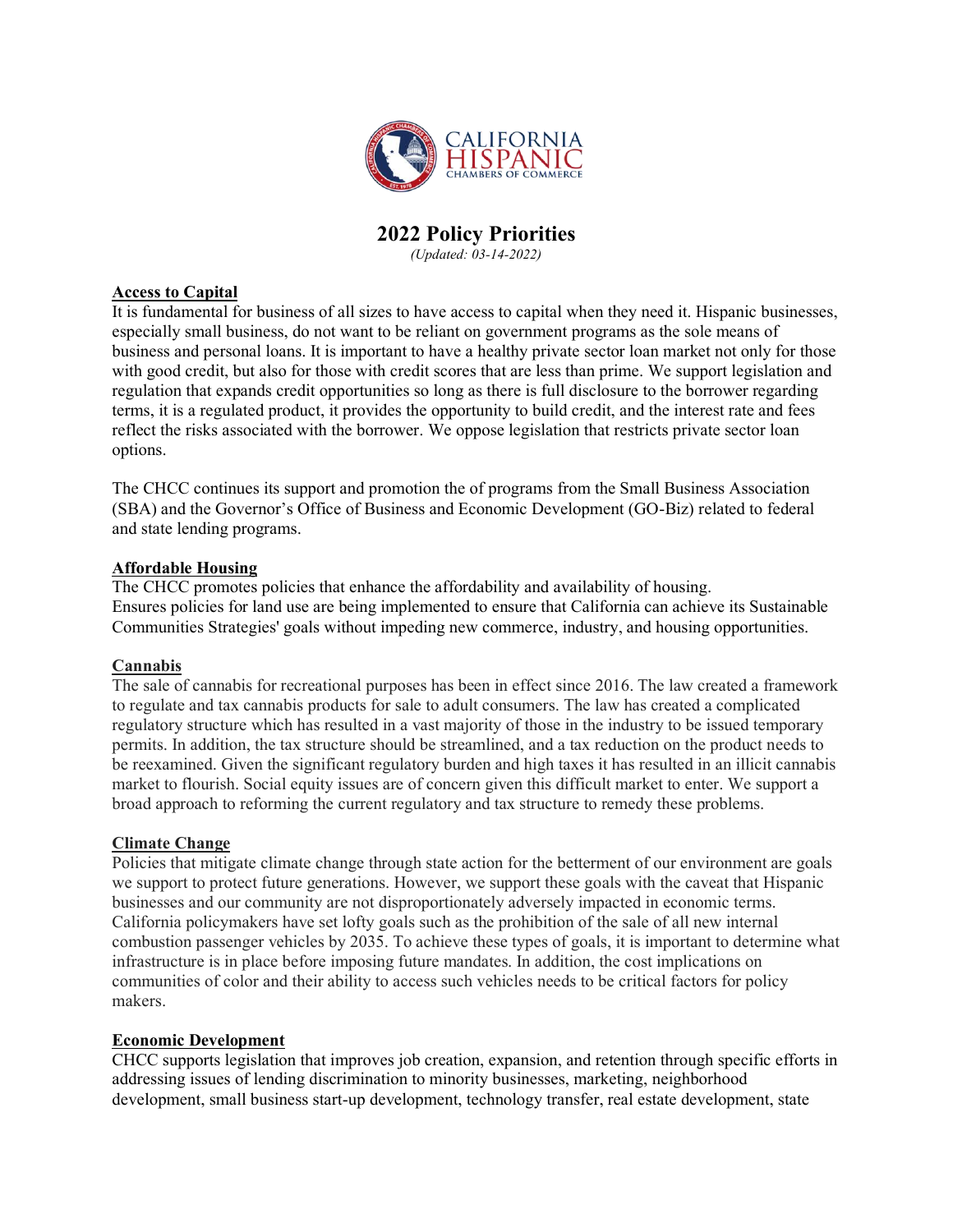procurement, economic development, and workforce investment. Also, identify entrepreneurial opportunities related to emerging domestic markets (EDM).

#### **Energy**

Fuel, electricity and natural gas rates in California are higher than the national averages and are continuing to rise. It is critical to ensure that we have the energy supply needed to keep our state running, and at the same time, we are keeping costs under control and our economy growing.

Different state agencies are imposing many state energy mandates. These mandates promote renewable energy production, energy efficiency, reduction of greenhouse gas emissions, retrofits to power plants, among many other ambitious goals. California needs a statewide energy plan that considers both costs and reliability. The CHCC advocates for legislation that ensures affordability, safety, and adequate energy supplies to maintain a competitive business climate.

#### **Health Care**

CHCC supports efforts to reduce the cost of health insurance and increase the number of workers who have health insurance. Health care reform must provide for adequate grants, tax benefits and other means to improve the affordability and access of health care for Hispanic business owners. Any reform must also address the disparities in coverage often seen in Hispanic communities.

CHCC opposes legislation that imposes an employer mandate, and a government-run health care program (single-payer).

#### **Immigration**

CHCC supports efforts to enact comprehensive reform of immigration laws. CHCC recognizes that proposed reforms are the purview of the U.S. Congress and the Federal Executive Branch.

The CHCC supports advocacy efforts at all levels of government that encourage immigration reforms that will help our diverse small business community and immigrant families that are trying to improve their quality of life in the pursuit of the American Dream.

#### **International Trade**

The CHCC supports the expansion of international trade and investment, fair and equitable market access for California products, and elimination of disincentives that impede the global competitiveness of California business.

#### **Procurement and Contracting**

The CHCC supports policies that encourage small business participation and competition for government contracts. Doing business with the government can be a complex and daunting task. Government contracting provides opportunities for Hispanic businesses to expand into new markets.

The CHCC supports policies that encourage small business participation and competition for government contracts, and programs that provide technical assistance for small business to compete for state contracts and opportunities.

### **Regulations**

The CHCC supports proposals and actions aimed at regulatory fairness, reform, and relief for all business. The CHCC supports policies that provide for opportunities for new technologies and innovation that help prepare our businesses for success in today's economy. Regulations are necessary; however, they need to be fair, efficient, predictable and accountable, with common sense rules that are fairly applied.